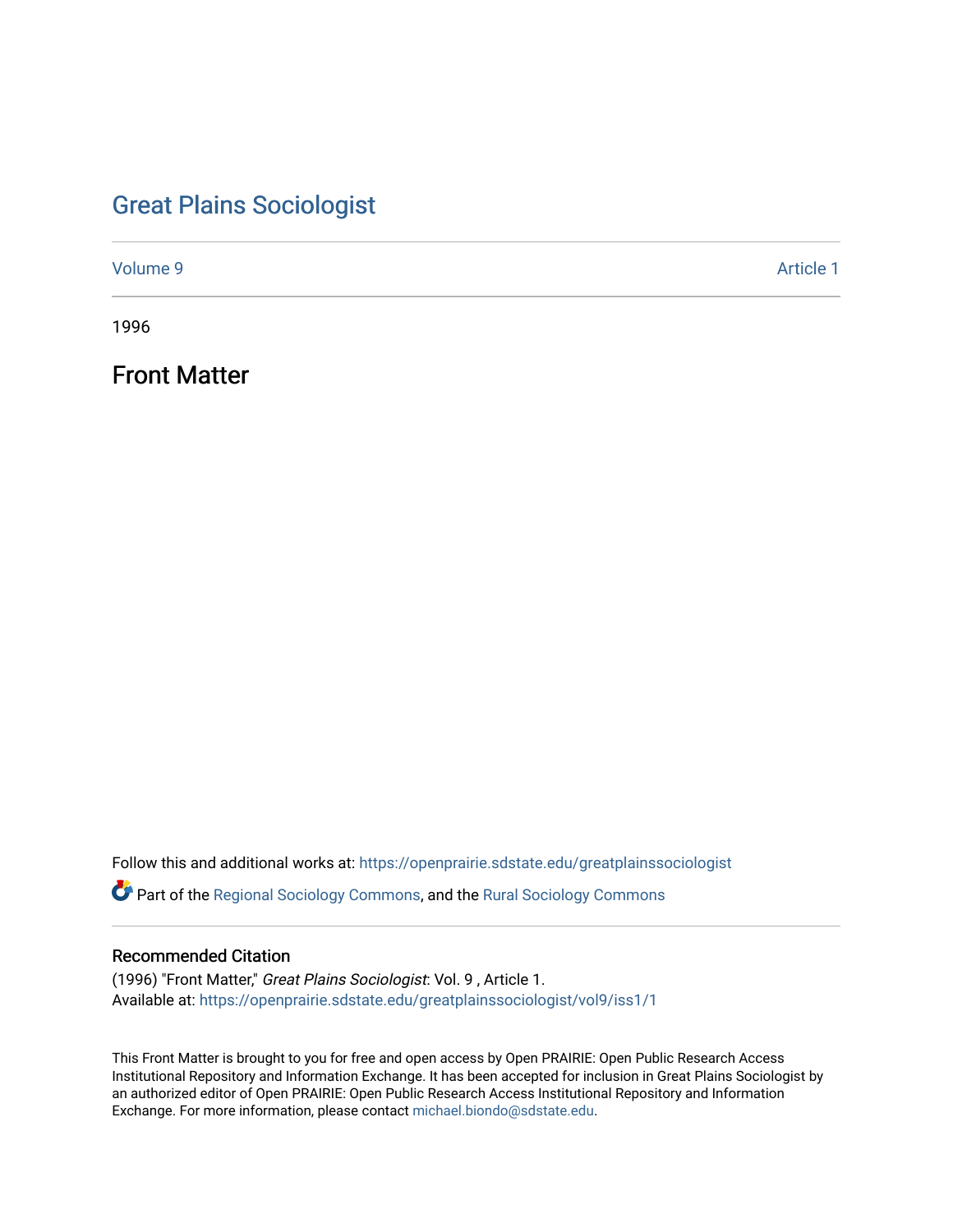# The Great<sup>a py</sup>ain's Sociologist

## Volume 9 Number 1 1996

Official Journal of the Great Plains Sociological Association

## Editors

Geoffrey Grant South Dakota State University

Gary A. Goreham North Dakota State University

## Book Review Editor

Thomas C. Langham Our Lady of the Lake University

South Dakota State University **Brookings**, South Dakota

 $\mathbf{i}$ 

HILTON M. DRIGGS LI3RARY Published by Open PRAIRIE: Open Public Research Access Institutional Repository and Informati Brookings, SD 57007-1098 s Institutional Repository and Informati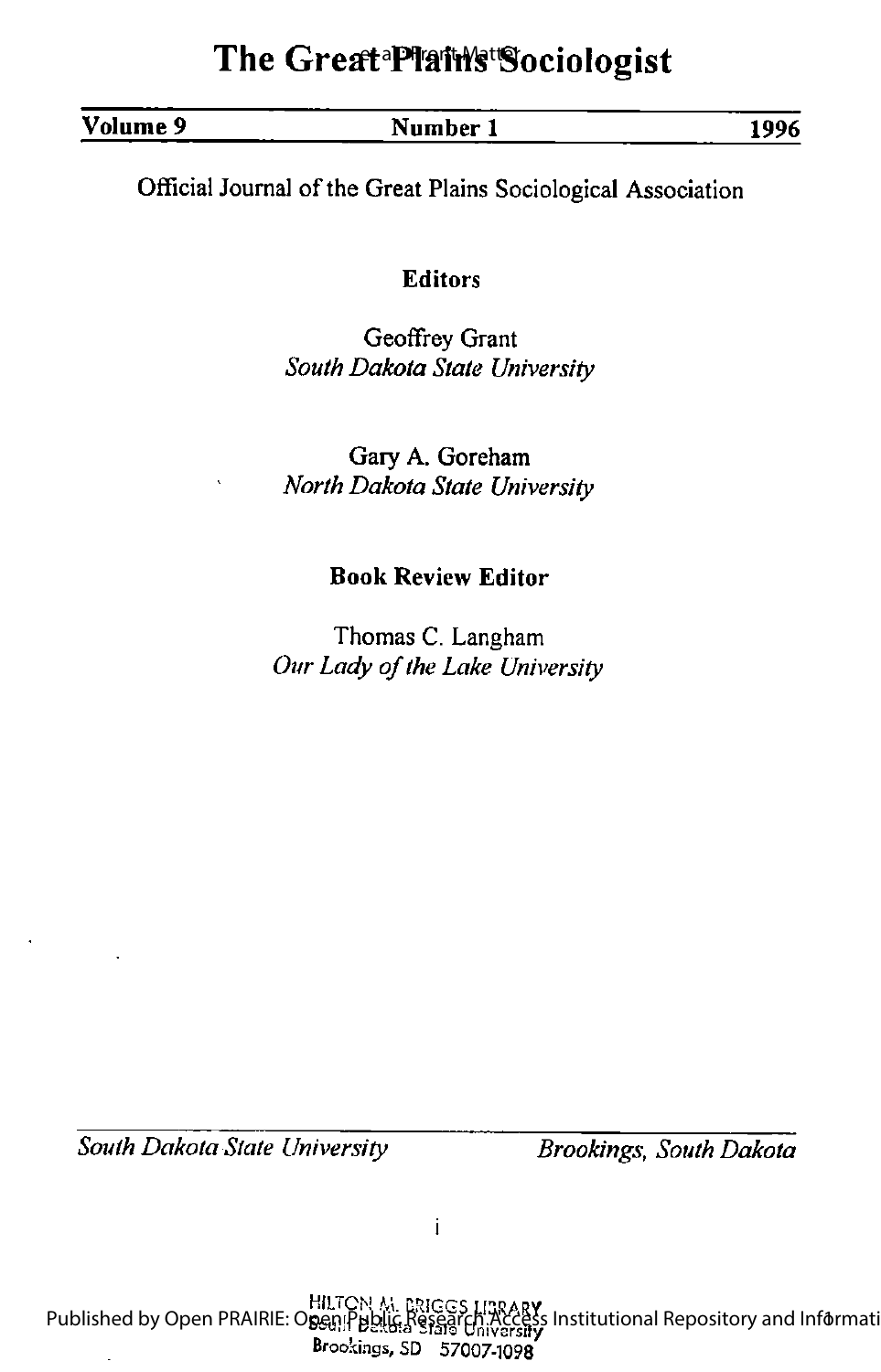Great Plains Sociol**ogev, เซพ.ยาร**ู1996], Art. 1

Ronald Stover Kevin Thompson Donald Arwood Richard Rathge Diane E. Kayongo-Male Donna Hess Marvin Mutzenberger and a state of the Jerry Resonke Richard Ludtke Kathleen Tiemann Jon Flanigan Charles Ogg Robert Thompson Janet Kelly Moen

The Great Plains Sociological Association

1995-1996 Officers

Marvin Mutzenberger President Bismarck State College

**Dan Peterson** Past President Black Hills State University

Diane Kayongo-Male Vice President/President Elect South Dakota State University

Donald Arwood Secretary/Treasurer South Dakota State University

Joe Ellefson Program Chair Bismarck State College

The Great Plains Sociologist (ISSN: 0896-0054)

ii.

An annual journal

2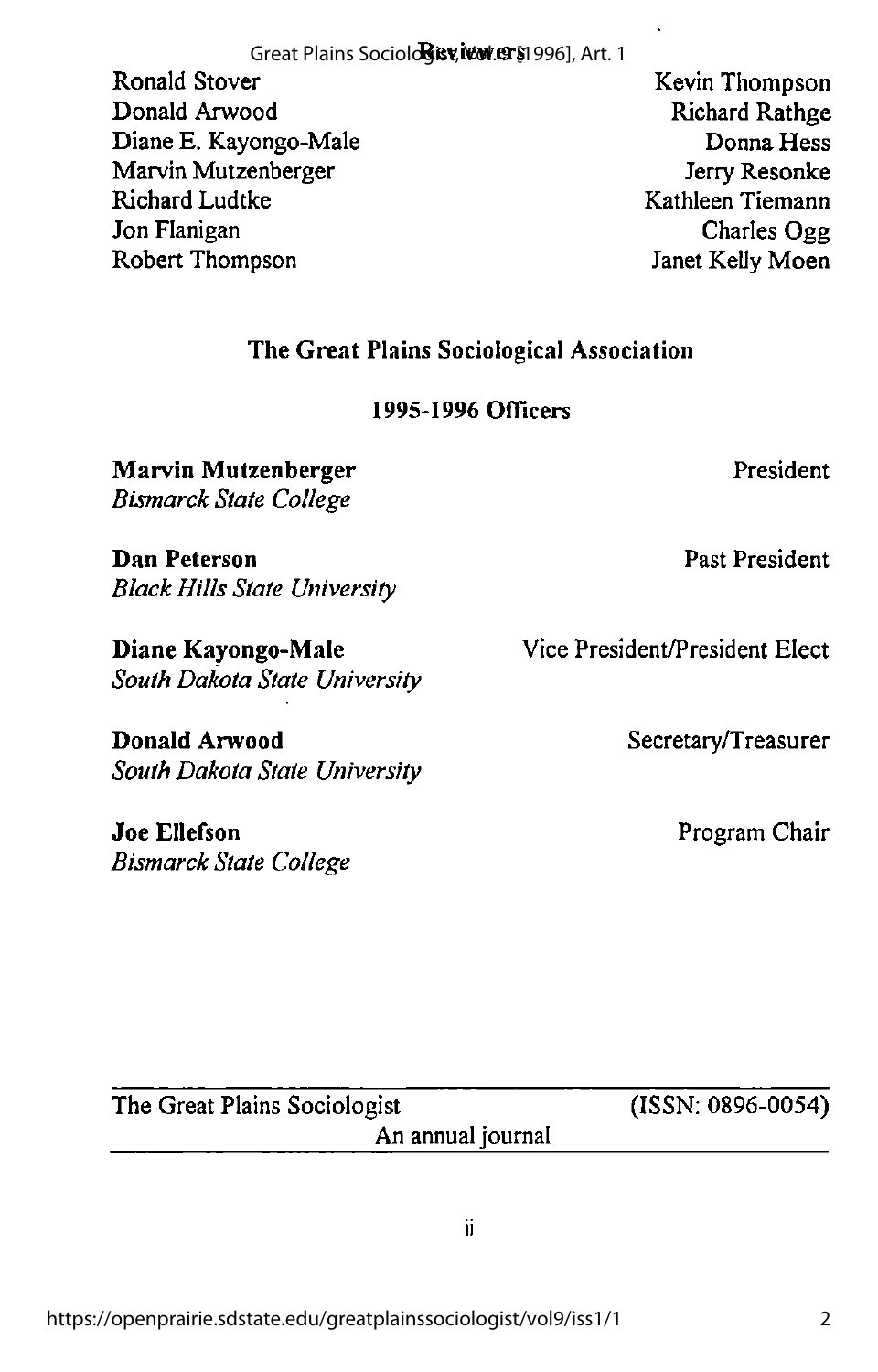#### et al.: Front Matter

#### Editorial Policy Statement

The Great Plains Sociologist is published as a general sociology journal by the Great Plains Sociological Association, thus we publish articles of general interest to sociologists in the region and beyond. The organization primarily seeks to serve sociologists from the Great Plains. However, that does not necessarily limit the material published in the journal. Our readers are sociologists, from undergraduates to full professors, with wide ranging interests in the discipline.

The following guidelines are offered to authors who which to submit their work to the journal for publication:

- 1. The topics should be of interest to a relatively wide audience of sociologists. This does not mean that a majority must agree with findings or discussions. Popularity of findings play no role in the decision to publish. Publication is always based on quality of the work.
- 2. We are unable to publish lengthy articles; brevity is definitely required. Manuscripts should typically be in the range of 10 to 15 journal pages, with an absolute limit of 20 journal pages.
- 3. Many types of manuscripts will be considered for publication. For example, we publish traditional research articles that empirically test hypotheses derived from social theory, thought pieces explicating ideas or investigating specific topics, and articles that focus on teaching techniques or experiences.
- 4. All articles submitted for review should include three copes of the manuscript. Upon acceptance, one copy of the manuscript on a computer disk must be submitted.
- 5. Manuscripts submitted for publication should be sent to the journal editor, and are then sent to at least two reviews for comment and recommendation. The journal editor also reads submissions and has responsibility for the final decision to publish or not. The editor and reviews may request that a manuscript be rewritten and resubmitted.
- 6. To preserve anonymity, please attach to the manuscript a cover page that contains authorship, address, and institutional affiliation. The next page should contain the title of the article only. The authorship page will be removed and retained by the editor to assure anonymity.
- 7. Manuscript format should follow American Sociological Review (ASR) form both for references and style. See a recent copy of the ASR as a style guide.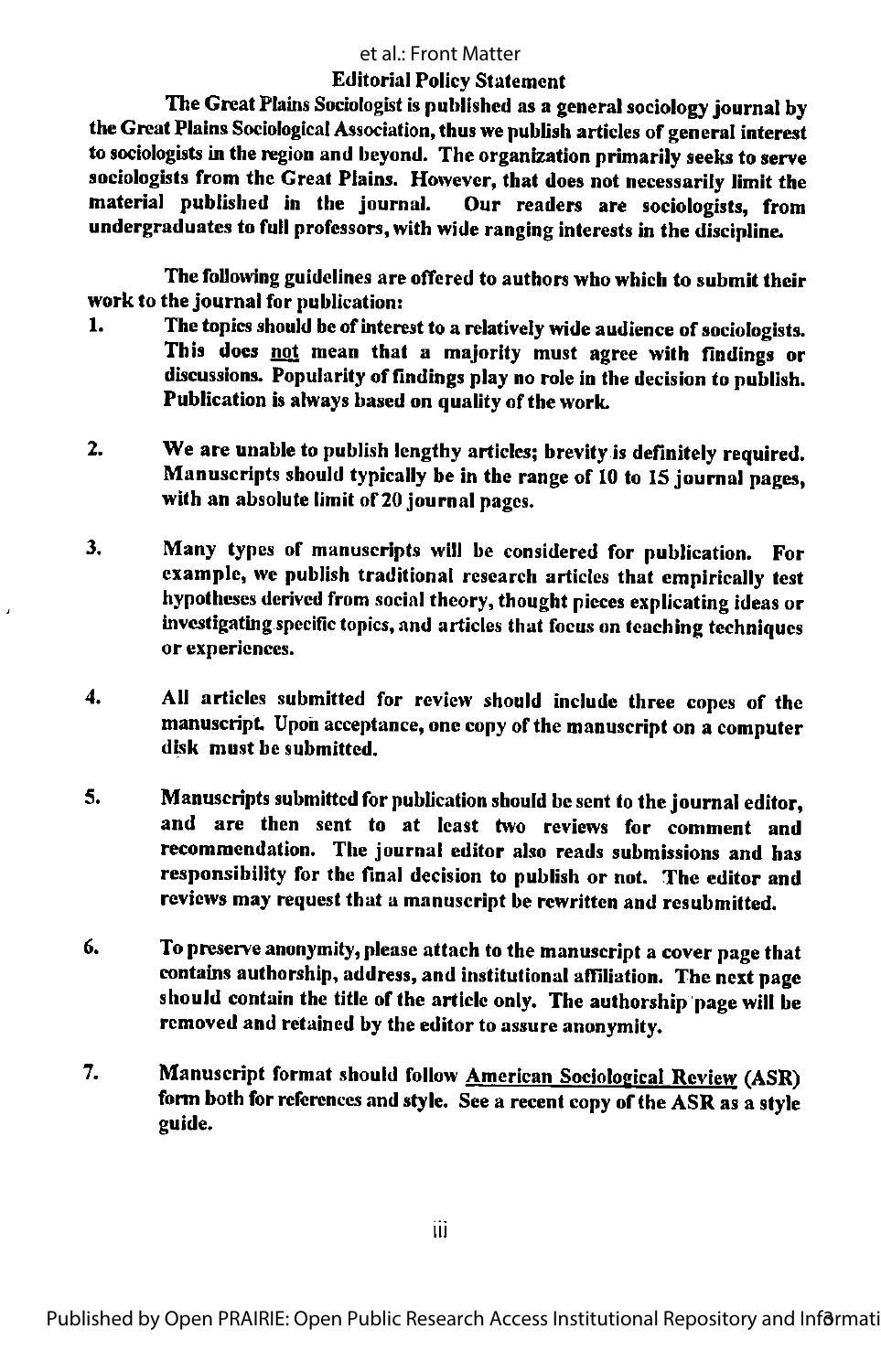## **CONTENTS**

| <b>ARTICLES</b>                                                                                                                                                                                                      |    |
|----------------------------------------------------------------------------------------------------------------------------------------------------------------------------------------------------------------------|----|
| Intergenerational Continuity of the Family Farm: Influences of<br>Parental Aspirations and Expectations For Their Children<br>Tonya R. Haigh, Ronald Stover, and Mary Kay Helling                                    | 1  |
| The Art of Applied Sociology: Constructing an Applied Paradigm<br><b>William Du Bois</b>                                                                                                                             | 18 |
| <b>Research Integration in Social Science Using Meta-Analysis</b><br><b>James G. Leibert</b>                                                                                                                         | 46 |
| <b>Native American Return Migration to Reservation Areas</b><br>Patricia A. Joffer, Mary K. Wagner                                                                                                                   | 57 |
| <b>BOOK REVIEWS</b><br>Janet Kelly Moen, reviewer<br>The Changing American Countryside: Rural People and Places<br><b>Emery N. Castle, editor</b>                                                                    | 72 |
| Diane Kayongo-Male, reviewer<br>x<br><b>Harvest of Hope: Family Farming/Farming Families</b><br>Lorraine Garkovich, Janet L. Bokemeier, and Barbara Foote                                                            | 74 |
| Carol J. Cumber, reviewer<br>Beyond the Amber Waves of Grain: An Examination of Social and<br><b>Economic Restructuring in the Heartland</b><br>Paul Lasley, F. Larry Leistritz, Linda M. Lobao, and Katherine Meyer | 77 |
| Geoffrey Grant, reviewer<br>Any Way You Cut It: Meat Processing in Small-Town America<br>edited by Donald D. Stull, Michael J. Broadway, and David Griffith                                                          | 79 |
| <b>Elizabeth Evenson Williams, reviewer</b><br>The Prairie Winnows Out Its Own: The West River Country of South<br>Dakota in the Years of Depressions and Dust<br>Paula M. Nelson                                    | 82 |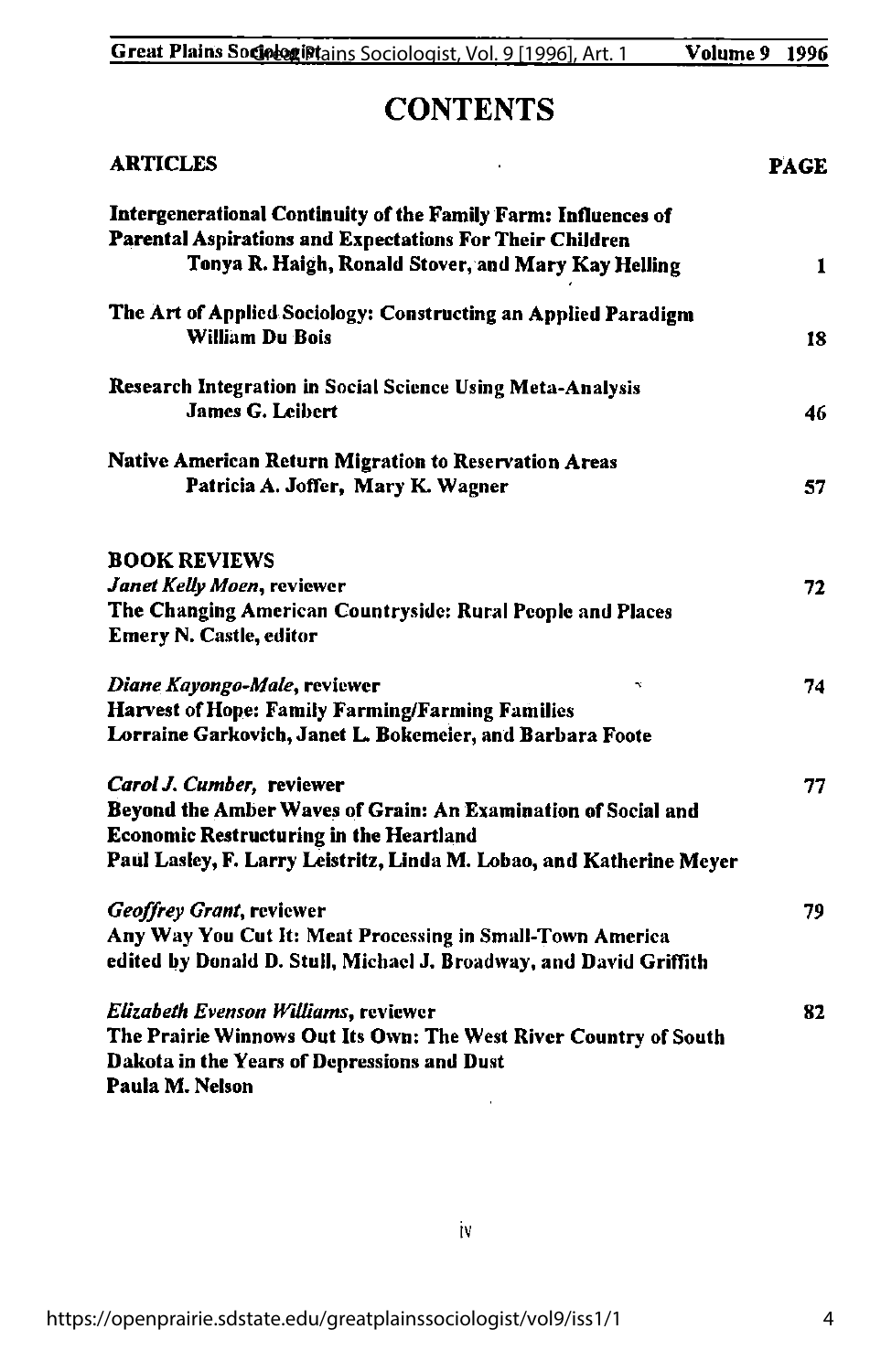| <b>BOOK REVIEW</b>                                                                                                | et al.: Front Matter                                               | <b>PAGE</b> |
|-------------------------------------------------------------------------------------------------------------------|--------------------------------------------------------------------|-------------|
| Teresa Stallings, reviewer<br>Women and Power in Native North America<br>Laura F. Kline and Lillian A. Ackerman   |                                                                    | 84          |
| Ellen Baird, reviewer<br><b>Northern Plains</b><br><b>Howard L. Harrod</b>                                        | Becoming and Remaining a People: Native American Religions on the  | 87          |
| Thom Langham, reviewer<br><b>Black Elk's Religion</b><br>Clyde Holler                                             |                                                                    | 88          |
| Henry B. Sirgo, reviewer<br><b>Blacks in Rural America</b><br>edited by James B. Stewart and Joyce E. Allen-Smith |                                                                    | 92          |
| George Yancey, reviewer<br>The Area of Racism<br>Michael Wieviorka                                                |                                                                    | 94          |
| <b>Edward Belmares, reviewer</b><br>edited by Michael Peter Smith and Joe R. Feagin                               | The Bubbling Cauldron: Race, Ethnicity, and the Urban Crisis       | 96          |
| Jack Niemonen, reviewer<br>edited by Steven Fraser                                                                | The Bell Curve Wars: Race, Intelligence, and the Future of America | 98          |
| Judy Merritt, reviewer<br><b>Rebellion from the Roots</b><br><b>John Ross</b>                                     |                                                                    | 101         |
| Mary Warner, reviewer<br><b>Orientations</b><br>edited by Arthur J. Vidich                                        | The New Middle Classes: Life-Styles, Status Claims, and Political  | 103         |
| Charles Ogg, reviewer<br><b>Nancy E. Rose</b>                                                                     | Workfare or Fair Work: Women, Welfare, and Government Work         | 105         |